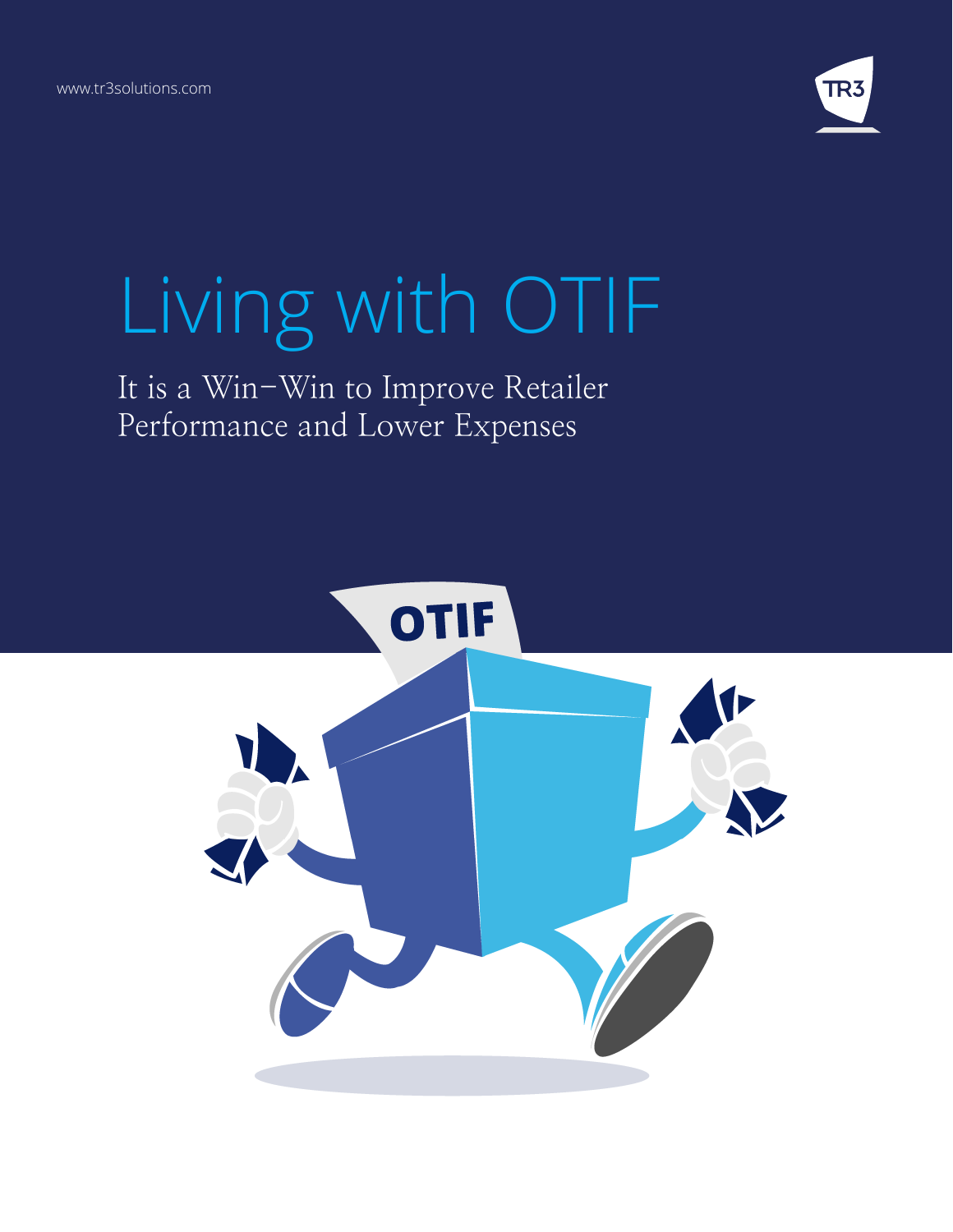#### Overview

OTIF presents a challenge to most CPG manufacturers who find themselves optimizing between avoiding fees and supply chain costs; however, it is more complex than that because persistent on-time and in full struggles have a direct impact on sales, resulting in empty shelves and missed sales, and can lead to shelf space awarded to competitors.

No question, there are a lot of moving parts in there, and trying to control everything generally isn't possible. We've learned through experience that there are a handful of actions in the area of Walmart OTIF analytics your team should take; some are proactive where your advanced planning will be rewarded, and others are reactive with small windows that can provide high value results. Read on.

## Prepare for Demand

Having a realistic picture of future demand and recent forecast accuracy will arm a demand planning team with the information needed to ensure production reflects reality.

TR3's approach is to provide retailer forecasts and our own in-house recommendation to dial-in historical forecast accuracy and provide an easy tool to model future demand. Relying on an improved (internal) forecast that uses the best currently available information and adjusts for past inaccuracies will improve the accuracy of demand forecast making a supplier poised to fulfill orders.

### Attack In-Stock Issues

In-stock issues can drive inconsistent swings in inventory, creating a situation that is difficult to control. Sudden or prolonged dips in in-stock availability will lead to last minute, large orders that will challenge a supply chain.

When TR3 identifies in-stock issues, we do not just alert our customers; we also identify the root causes. This allows teams to take quick action. When possible, we provide the option to respond via a one-click fix, so that the team can confidently move onto the next pressing issue.

By staying on top of forecasting issues, shelf settings and minimum order quantities, CPG manufacturers can control the amount of inventory that stores carry and smooth out order patterns.

#### **COTIF Alerts**

I Monitoring current OTIF scoring allows your team to act when scores approach or fall below target levels. Rather than having teams look through reports to keep track of score, we push out alerts based on thresholds that you define; giving teams advance knowledge and a window within which to react. Forewarned using an all-in-one tool such as the TR3 OTIF Dashboard is forearmed.